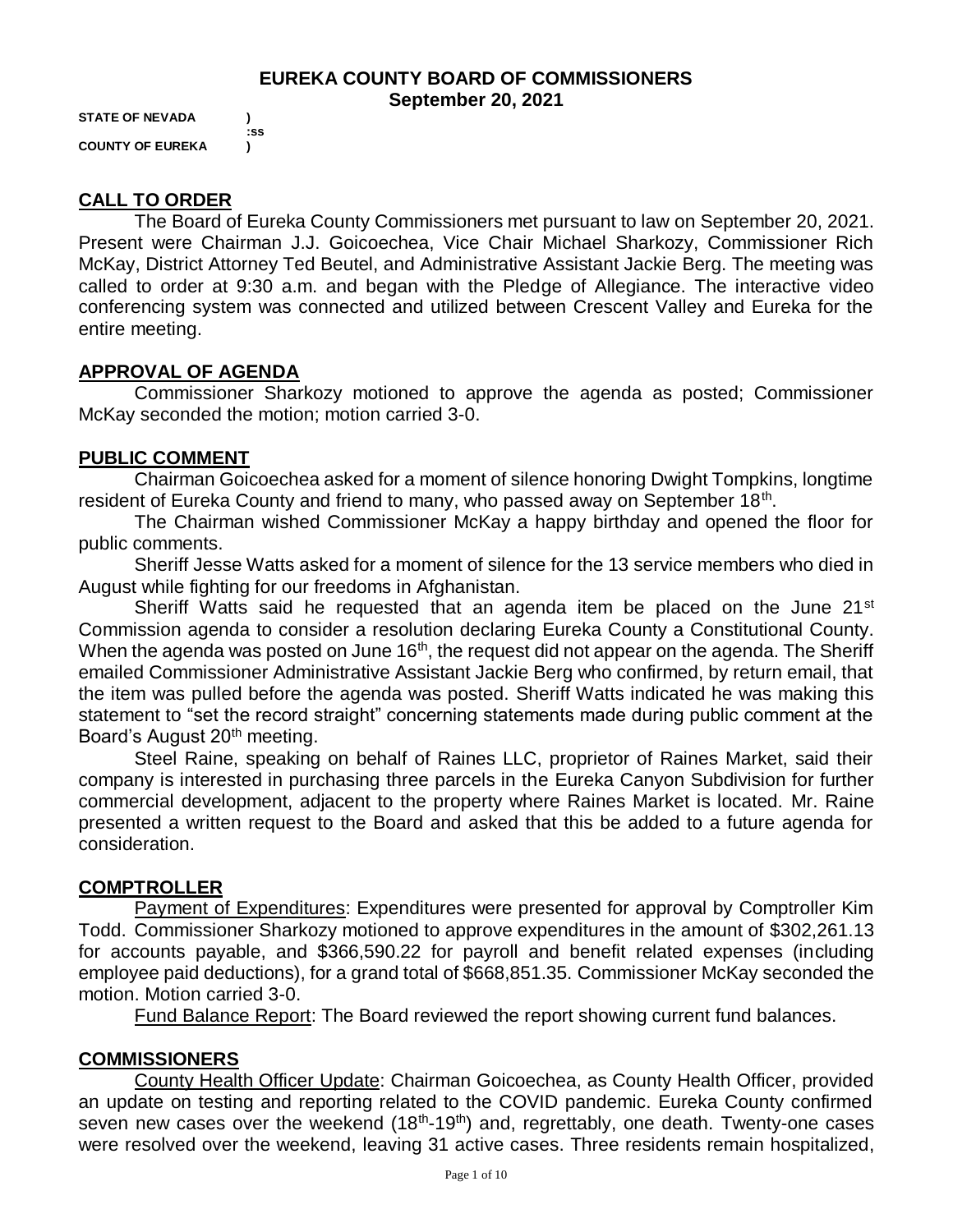down from seven two weeks ago. The four northern counties – Elko, Lander, Humboldt, and Eureka – are coordinating on reporting to ensure accuracy and to manage the recent surge in cases.

The team in Eureka is working aggressively and Chairman Goicoechea publicly thanked Emily (Damele) Carrasco, who came on board as school nurse and has been testing 150 to 200 students per week (student athletes are tested weekly). Once she realized the massive reporting that had to be done, she took it upon herself and is entering school statistics into the reporting system and working closely with the State lead epidemiologist. Chairman Goicoechea said this has been a tremendous help to him over the last couple weeks, commenting that the school and community are fortunate to have such an intelligent and knowledgeable young lady on the team.

The Chairman continued that they have been able to adjust quarantine times based on CDC guidance, dependent upon vaccine status, signs and symptoms, alternative testing options, etc. Ms. Carrasco is providing major assistance with this task as well.

Jeb Rowley, in his Emergency Management role, has diligently ensured that the County and school have maintained an adequate number of tests, which is not the case for many counties. Deputy Health Officer Kenny Sanders has been in daily communication to assist in stepping-up communication and reporting protocols. Local healthcare providers are now providing daily and timely reports on testing results, rather than routing data to the hospital and State first. Chairman Goicoechea is going to work with local providers to improve vaccine reporting, after learning that some vaccinated patients are being told they are not categorized as vaccinated.

Hospital space has become challenging again. Elko notified Eureka County it is full and not accepting patients from other counties. Idaho is currently not accepting out-of-state patients. Utah, dependent on available space on any given day, will accept emergency cases from out-ofstate. An urgent care clinic in Elko, A+ Total Care, had to close because staff is out with COVID. The hospital in Battle Mountain is working to obtain a waiver to allow positive-tested staff to work in the laboratory with no patient contact.

Local schools and those in neighboring counties have been experiencing low attendance numbers due to students being sick or under quarantine. In conclusion, the Chairman cautioned staff and residents to stay home when they are sick, and particularly encouraged parents to continue to keep sick children home and follow quarantine protocols.

Consulting Hydrogeologist Contract Extension: Consulting Hydrogeologist Dale Bugenig has worked with the County for over 10 years on water resource and other water related issues. Contracts in recent years have had a not-to-exceed amount of \$80,000.00, to ensure there is a buffer to address unforeseen issues, but actual costs have not surpassed the \$40,000.00 range.

Commissioner Sharkozy motioned to approve a one-year contract extension, October 1, 2021, through September 30, 2022, with Dale C. Bugenig, Consulting Hydrogeologist LLC, for an amount not to exceed \$80,000.00. Commissioner McKay seconded the motion. Motion carried 3-0.

Express Internet: In 2020, Eureka County entered into a Tower Lease Agreement with Above All Communications dba Express Internet, which was due to expire on November 1<sup>st</sup>. Kyle Moore was in attendance and requested a two-year extension of the lease, noting that the current economy has promising grant opportunities for broadband infrastructure that Express Internet would like to explore.

Chairman Goicoechea acknowledged that Congress is currently working on an infrastructure bill that will likely provide additional opportunities. He felt a two-year extension was reasonable as long there was an agreement to work diligently over the next 24 months to secure infrastructure funds that would allow Express Internet to continue as an independent service provider (ISP) without further reliance on the County's infrastructure.

Commissioner McKay voiced support of a two-year extension in order to avoid leaving Crescent Valley residents without internet service.

District Attorney Ted Beutel advised that the lease should be revised to reflect minor changes going forward and to remove Express Internet's exclusive access to publicly available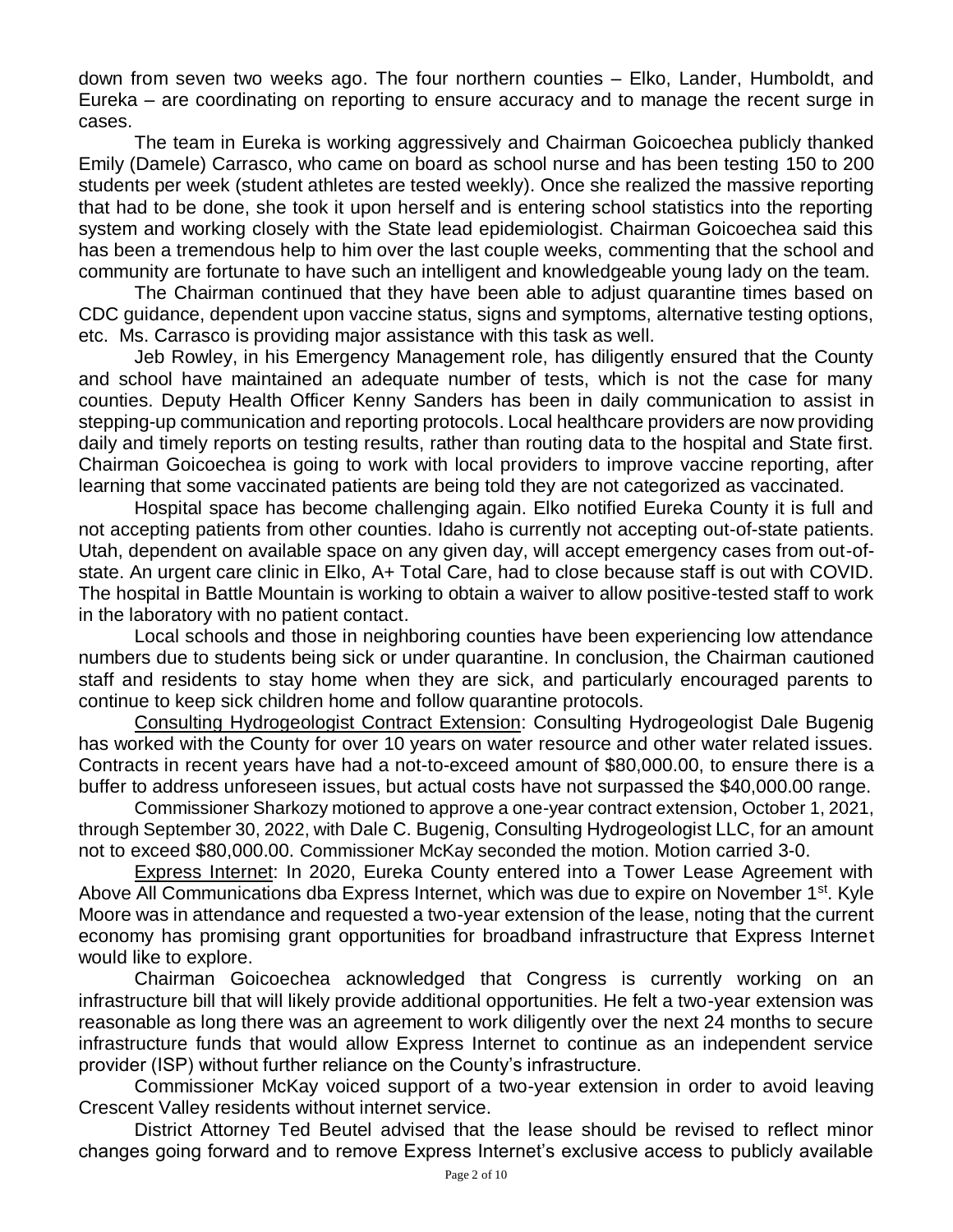unlicensed channels on the County's tower. Additionally, he recommended that the County and Express Internet meet no less than every 90 days to avoid any miscommunication or discord.

Mr. Moore indicated that Express Internet was agreeable to the suggested changes.

The Board agreed to move forward with the lease as discussed, to be presented for formal approval at the October 20<sup>th</sup> meeting after the District Attorney has made the necessary revisions.

Road Maintenance Wells: During the August 20<sup>th</sup> meeting, the Board took action to allocate \$394,109.00 in funds from the American Rescue Plan Act of 2021 towards development of a municipal water source outside of the Diamond Valley Basin. The County has received one of the two \$197,000.00 installments, with the second installment expected in May 2022.

The Chairman suggested there might be another equally important need – the need to identify and develop water sources for road maintenance. The County already hauls a tremendous amount of water for roads, and with several new exploration and mining projects, the outlying roads are getting more and more use all the time. If the County can work out agreements with landowners to drill wells on private land, the costly and lengthy NEPA process could be avoided. The Chairman felt this could be done, because Elko County worked with a mining entity on a similar arrangement. He recommended allocating half of the funds for road maintenance water sources that could also serve as an emergency water source for fire suppression. The other half of the funds will remain dedicated for the municipal water source.

Commissioner Sharkozy motioned to reallocate \$197,000.00 in American Rescue Plan Act of 2021 (ARPA) funds towards identifying and developing wells as a reliable water source for road maintenance and as a backup water source for fire suppression. Commissioner McKay seconded the motion. Motion carried 3-0.

Genesis Home Health Services: Commissioner McKay explained that the final proposed contract with Genesis Home Health Services contains an added benefit to supplement home health services for an additional class of residents. Prior to this, the contract was only intended to finance health care for residents who meet indigent guidelines per NRS 428.015 (household income of \$438/month for one person; \$588/month for two persons). Residents meeting this income threshold will continue to receive assistance under the contract, paid with indigent funds as budgeted.

The additional benefit proposed in the contract – limited services for residents who meet the US Poverty Guideline (\$1,986/month for one person; \$2,686/month for two persons) – cannot be paid with indigent funds. Since monies were not budgeted to support these added services, Commissioner McKay proposed moving \$40,000.00 from miscellaneous grants in the Commissioners' budget to the D&T (diagnostic and treatment) Center budget, which is the source of funding for other medical contracts.

Services covered by medical insurance or Medicare are not eligible for assistance under this contract, and Genesis will collect payment directly from those patients.

District Attorney Beutel explained that once a health care provider has identified a person as in need of home health care, a verification process will begin to determine eligibility. An assessment will be done by a Genesis representative in conjunction with the Senior Center Program Director, and an income statement application will be completed and provided to Eureka County. The contract stipulates that covered services cannot be initiated until Genesis receives email confirmation of approval from Millie Oram or her designee. In turn, Genesis must notify Ms. Oram within two business days once treatment has commenced.

Commissioner McKay motioned to approve the contract with Genesis Home Health Services as presented with two sets of indigent criteria, effective for the remainder of the fiscal year through June 30, 2022, including transfer of \$40,000.00 from the Commissioners' budget to the D&T Center budget. Commissioner Sharkozy seconded the motion. Motion carried 3-0.

The new contract has a not to exceed amount of \$40,000.00. Covered services, up to the contract limit, will be paid with indigent funds for residents meeting income criteria per State law, and will be paid with D&T Center funds for residents meeting income criteria per US guidelines.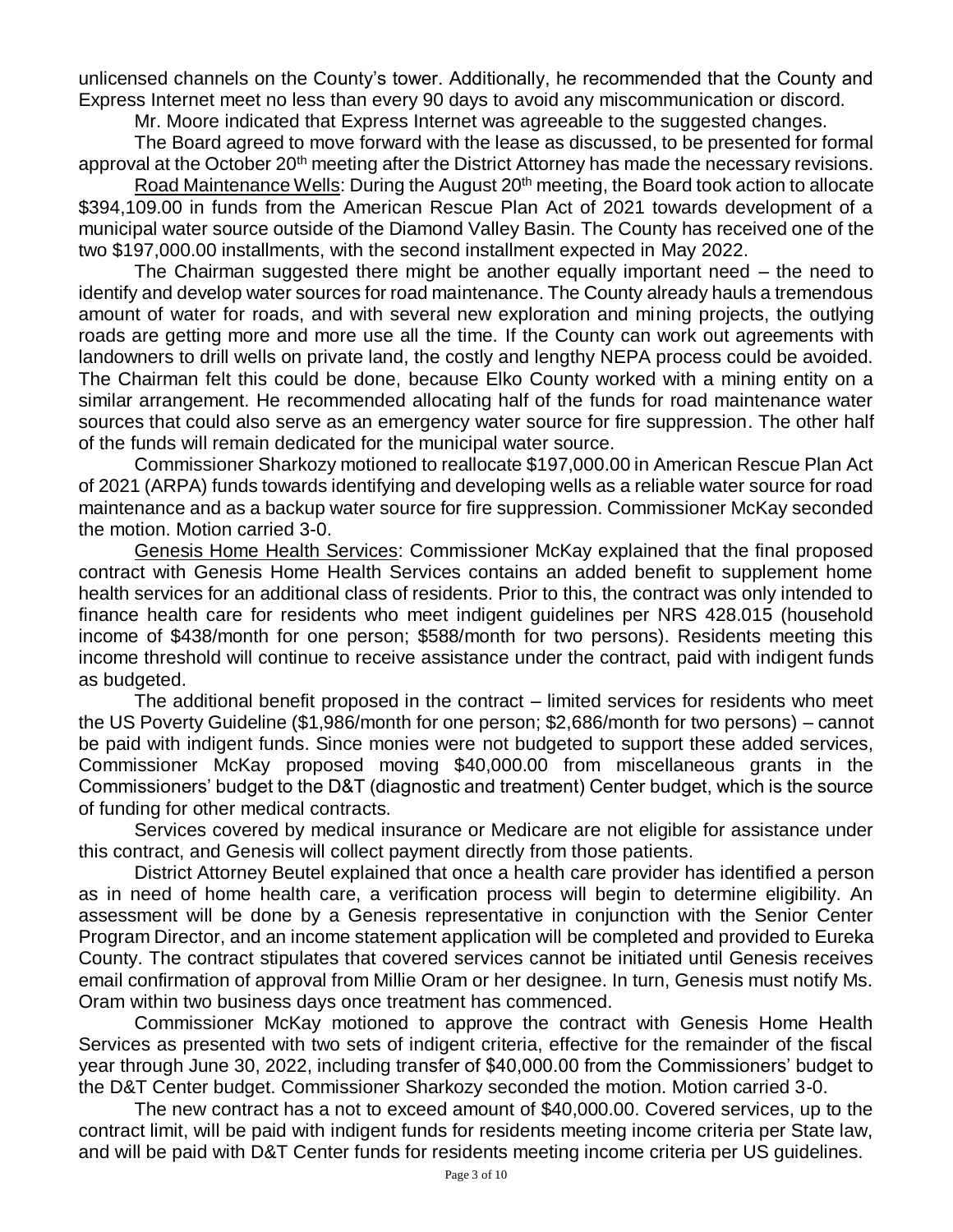Interest in Eureka Canyon Subdivision: Ryan Molino said he is a Champion reseller (manufactured mobile and modular homes), and his company would like to build homes in Eureka, specifically at the Eureka Canyon Subdivision. But they have encountered obstacles because lenders are hesitant to invest in areas with lower populations, reasoning that this impacts the housing market. To address this financing obstacle, he had two proposals that he wanted the Board to consider.

Mr. Molino met with Commissioner McKay earlier and shared a PowerPoint presentation that depicted how each option would work in connection with 40 lots in the subdivision.

In the first option, the County would retain ownership of the lots, but a lien would be placed upon the lots during construction. The County would be reimbursed for the lot once the house is completed and the property is sold (or rented). Mr. Molino indicated this would protect the County's interest in the property.

In the second option, the County would discount the price on an initial sale, of two lots for example, which Mr. Molino stated would allow his company to "prime the pump" and proceed with construction and home sales. Then subsequent lots could be sold at an inflated price allowing the County to recoup the discount on the first lots.

The Board asked several questions and had several comments and concerns. If liens aren't satisfied, the property will be returned to the County. Chairman Goicoechea noted this has happened to the County before and, therefore, wasn't an appealing option. Commissioner McKay said others asking for discounted lots have been turned down, so any scenario would have to be fair and equitable to all. Commissioner Sharkozy felt there were no guarantees that additional lots would be purchased after the initial lots and, therefore, no guarantee that any discounts would be redeemed. The Board will continue examining options and asked Mr. Molino to leave contact information should more questions arise.

## **SENIOR CENTERS**

Update Report: Senior Center Program Director, Millie Oram, reported on activities at the Eureka Senior Center and Fannie Komp Senior Center. In August, Eureka served 865 meals and Crescent Valley served 875 meals. Total deposits for the month were \$4,152.54.

Desk Audits: The Board reviewed the Desk Audit Report from Nevada Aging & Disability Services Division for Transportation Services Grant #07-000-10-BC-20 for the period of July 1, 2019, through June 30, 2021. Utilization of each grant was found to be in compliance with federal regulations and the Division's requirements and procedures.

Senior Center Advisory Board: The Board reviewed a letter of interest from Kay Holloway. Commissioner Sharkozy motioned to appoint L. Kay Holloway to the vacant seat on the Senior Center Advisory Board representing the County-At-Large for the remainder of a three-year term through December 31, 2022. Commissioner McKay seconded the motion. Motion carried 3-0.

### **SECRETARY OF STATE / ELECTIONS**

Voter Outreach Campaign: Mark Wlaschin, Deputy Secretary of State for Elections, joined the meeting by telephone as part of the Secretary of State's voter outreach campaign. Mr. Wlaschin explained that the atmosphere surrounding elections has changed and voters, who never gave much thought to the election process, are now discussing and scrutinizing the way elections are done.

Problems surrounding the 2020 election highlighted the need for voters to receive factual and non-biased information concerning all aspects of the electoral process. This led Secretary Barbara Cegavske and her staff to launch the voter outreach campaign. This campaign will inform the electorate of the following: (a) recent legislative changes, both State and federal, that will impact voter and election processes; (b) improvements to voter and elections integrity; and (c) opportunities for citizen involvement leading up to and during the 2022 election cycle. Additionally,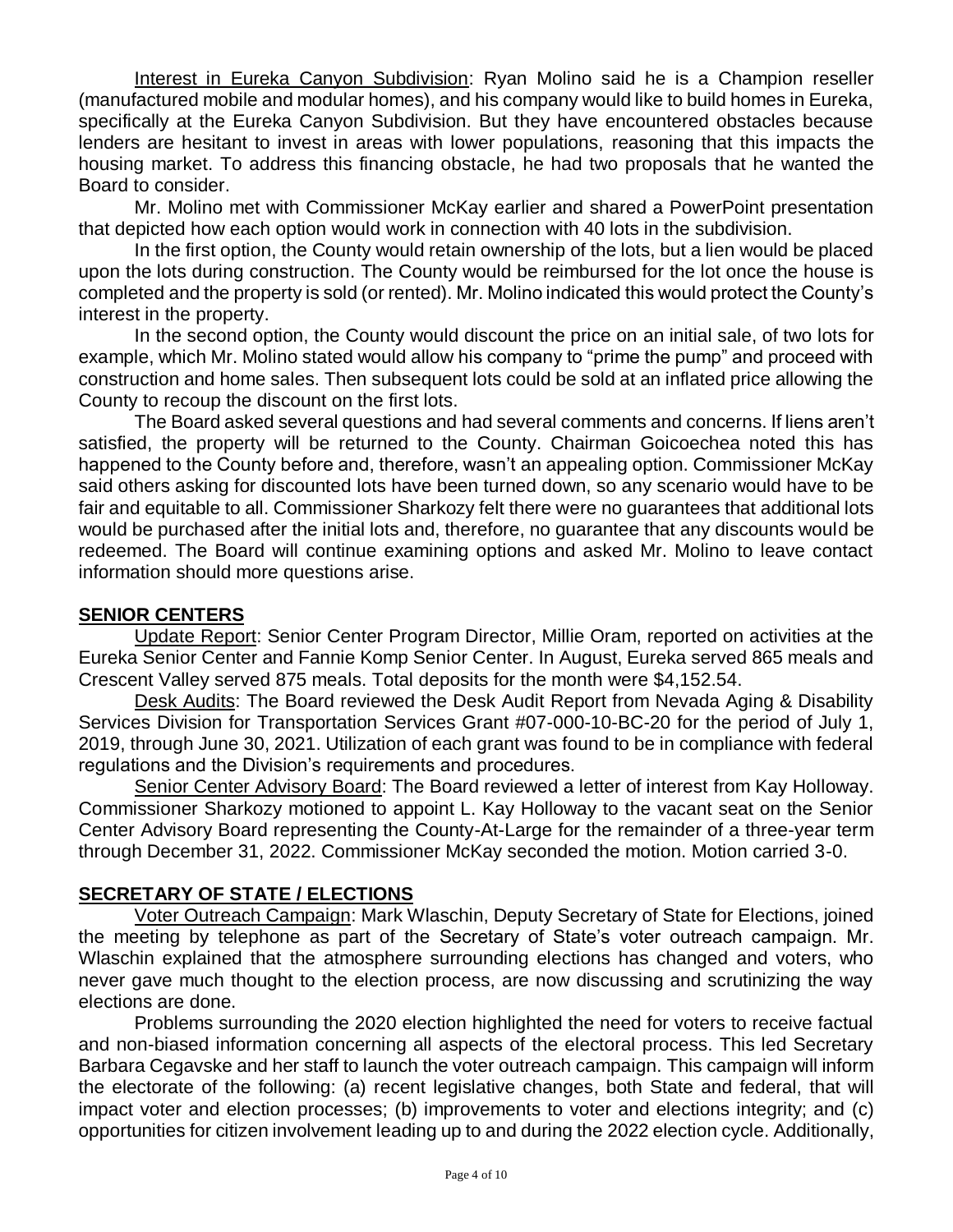this campaign will enable the State to achieve a higher level of awareness pertaining to local constituents and their specific concerns.

Mr. Wlaschin will coordinate closely with Eureka County Clerk Lisa Hoehne over the next 18 to 24 months. He would like to schedule time after the first of the year to come and speak in person with the Commissioners.

### **AMBULANCE & EMS**

Report on Activities: EMS Director Kenny Sanders reported there were 33 calls for ambulance service in August, 16 from the Eureka station and 17 from the Crescent Valley station. Of those, 12 were transferred by ground ambulance to hospitals and eight were transferred to air medical services.

Mr. Sanders said three applicants were interviewed for the new Advanced EMT position in Crescent Valley, and they are close to selecting the successful candidate. EMS continues working with Emergency Management to administer vaccines, including the third shot which is available to certain individuals six months after receiving a booster shot.

### **ASSESSOR**

2020 Census & Redistricting Process: Assessor Michael Mears reported that the 2020 Census summary data was available in late August. The County's population following the previous Census in 2010 was 1,987; but the 2020 Census summary data shows a County population of 1,855. Due to the pandemic, the 2020 Census was primarily an online exercise and estimates indicate a low response rate of only 76-78%.

The demographic track level data, needed to begin the redistricting process, was available September 16<sup>th</sup>. In previous years, Mr. Mears had to download and manipulate the data, a very laborious process. But the new redistricting software suite introduced by Esri, and approved by the Board at an earlier meeting, will streamline this process, and the company has already begun compiling and reformatting the necessary data.

Redistricting will alter the boundary lines of the three Commissioner Districts in order to provide Districts with substantially equal populations. In past redistricting, Mr. Mears has proposed combining the Town of Eureka into a single District. He will consider this when making boundary and geographical changes as he works to create three uniform Districts, and invited the Commissioners to provide input as he works through this process.

# **TREASURER**

Treasurer's Report: The Treasurer's Report for August was submitted by Treasurer Pernecia Johnson, showing an ending General Fund balance of \$42,738.837.81. The first quarterly installments for property taxes were due in August and contributed to the increase in fund balance.

### **OLCESE WASTE SERVICES**

Update on Waste Services: Rick Lake, Operations Manager for Olcese Waste Services, gave an update on residential and commercial waste collection in Eureka County over the past quarter. Four 96-gallon residential services were added to the route in July; four residential and two commercial three-yard containers were added in August; and four more residential services were added in September. People are not dropping the services, other than those moving from the area, and Mr. Lake was pleased to report that the customer base continues to grow at this fairly steady rate.

# **COUNTY FACILITIES**

Facilities Update: Joyce Jeppesen, Public Works Assistant Director-Administration, gave an update on activities at County managed facilities.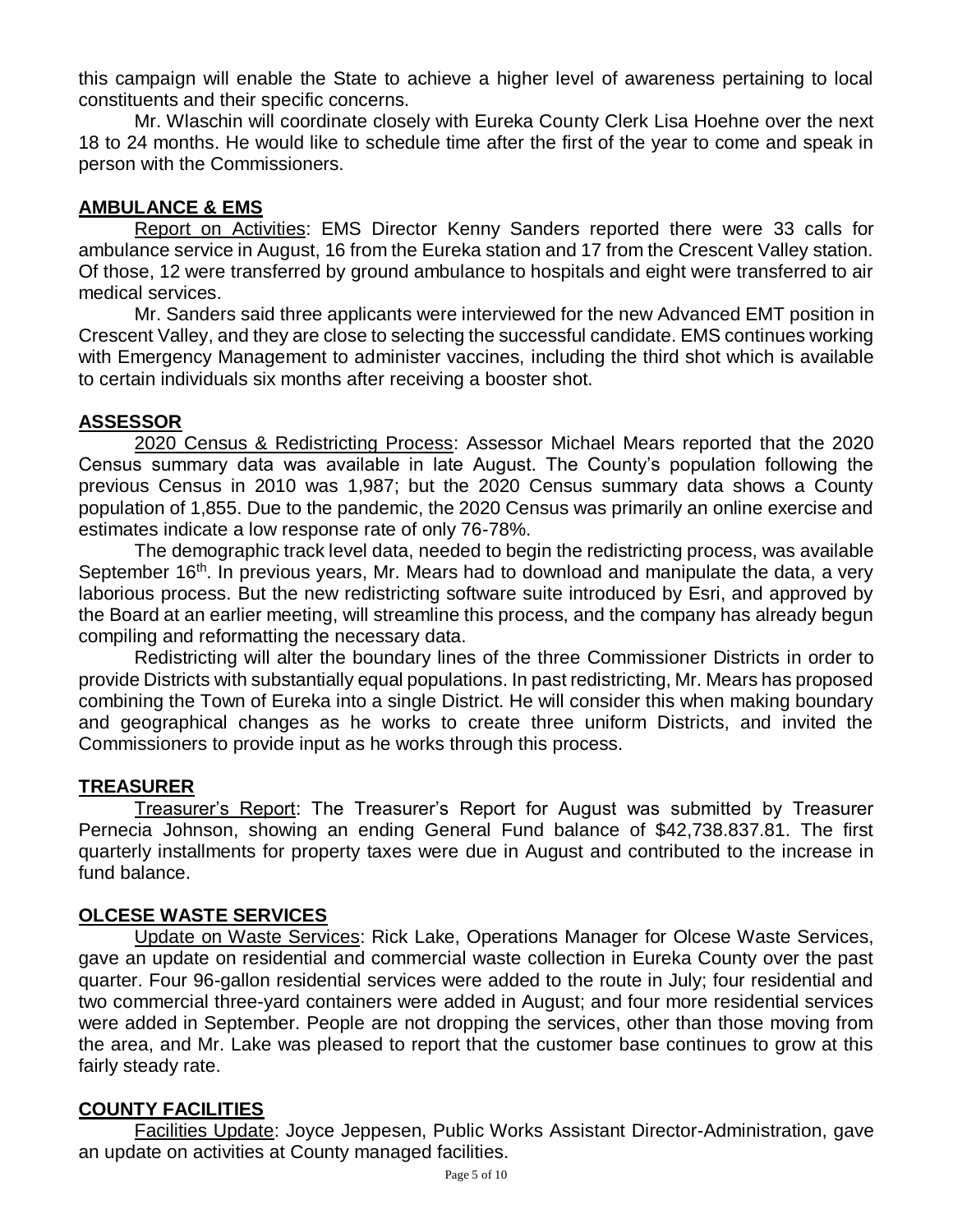Eureka Opera House: In August, the Opera House had 162 tourists and 58 attendees for meetings or events. Eureka Restoration Enterprise held its annual Wine Walk on September 18<sup>th</sup>, and the Opera House sponsored a comedian that evening, with good attendance and comments that people really enjoyed the show. Upcoming events include Senior Center bingo and the Lions Club raffle on September 22<sup>nd</sup>. A flu shot clinic for County employees is scheduled on September 21<sup>st</sup>. "The Cowboy Ain't Dead Yet," has been booked in October, and the Holiday Bazaar is scheduled for the  $12<sup>th</sup>$  &  $13<sup>th</sup>$  of November.

Sentinel Museum: The Museum, which was closed for one week during the month, had 194 visitors in August.

Swimming Pool: The Pool had 180 swimmers in August. The lower number reflects the two-week closure for boiler repairs. Seasonal lifeguards have returned to college or high school. Pool hours were adjusted to avoid scheduling conflicts with other activities now that school has resumed. Juvenile Probation had its back-to-school swimming party and 87 students participated. To allow for smaller groups, the party was split into two days, August 24<sup>th</sup> & 25<sup>th</sup>. Ms. Jeppesen is applying for a POOL/PACT risk management grant to install security cameras at the Pool. The position announcement for a Swimming Pool Supervisor has been posted and published.

Eureka Canyon Subdivision: Ms. Jeppesen reported no changes at the subdivision.

Eureka Airport: In August, avgas sales totaled \$1,733.46. There were no Jet A fuel sales. The poker run that Ms. Jeppesen was organizing had to be cancelled because it conflicted with an event at the Lincoln County airport. Quotes for security cameras at the Airport are being solicited. Lumos & Associates completed the cultural study and preliminary topographic study, as part of the project to construct a building for the snow plow and to install additional windsocks.

Eureka Landfill: The Landfill had 118 municipal customers and 89 commercial customers in August. It received 110 tons of municipal waste and 228 tons of construction and demolition debris. A representative from the Nevada Division of Environmental Protection visited on August 15<sup>th</sup>. The agency is working on a statewide recycling collection program, which will streamline the process and reduce costs to local jurisdictions. A drone is surveilling the Landfill to gather data for the volumetric study being completed by Lumos & Associates. Ms. Jeppesen is applying for a \$22,000.00 grant to cover costs to update the Airport Master Plan.

### **RESOLUTION HONORING RETIRING EMPLOYEE**

Resolution for Kelly Strain: A resolution honoring Kelly Strain, upon his retirement from the County after 13-plus years, was read into the record. Commissioner Sharkozy motioned to adopt the resolution honoring long-time employee, Kelly Strain; Commissioner McKay seconded the motion; motion carried 3-0.

*Eureka, Nevada September 20, 2021* 

### *RESOLUTION HONORING KELLY STRAIN FOR MANY YEARS OF SERVICE TO EUREKA COUNT*

*WHEREAS, the Board of Eureka County Commissioners wishes to honor long-time employee, Kelly Strain for over 12½ years of faithful and dedicated service to Eureka County and the community of Crescent Valley; and*

*WHEREAS, Eureka County acknowledges the following biographical information: Kelly was born in Denver, Colorado, to James & Winona Strain on November 19, 1964. He graduated from Austin High School in 1983. He moved to Crescent Valley 13 years ago and shares his life with Kathy Kinkade, who retired from Eureka County in 2020.* 

*WHEREAS, Eureka County recognizes Kelly's strong work ethic. Before becoming an Equipment Operator for Eureka County, he worked for the Nevada Department of Transportation, Lander County, the New Mexico Department of Corrections, and Round Mountain Gold. Kelly joined Eureka County's workforce on January 5, 2009,*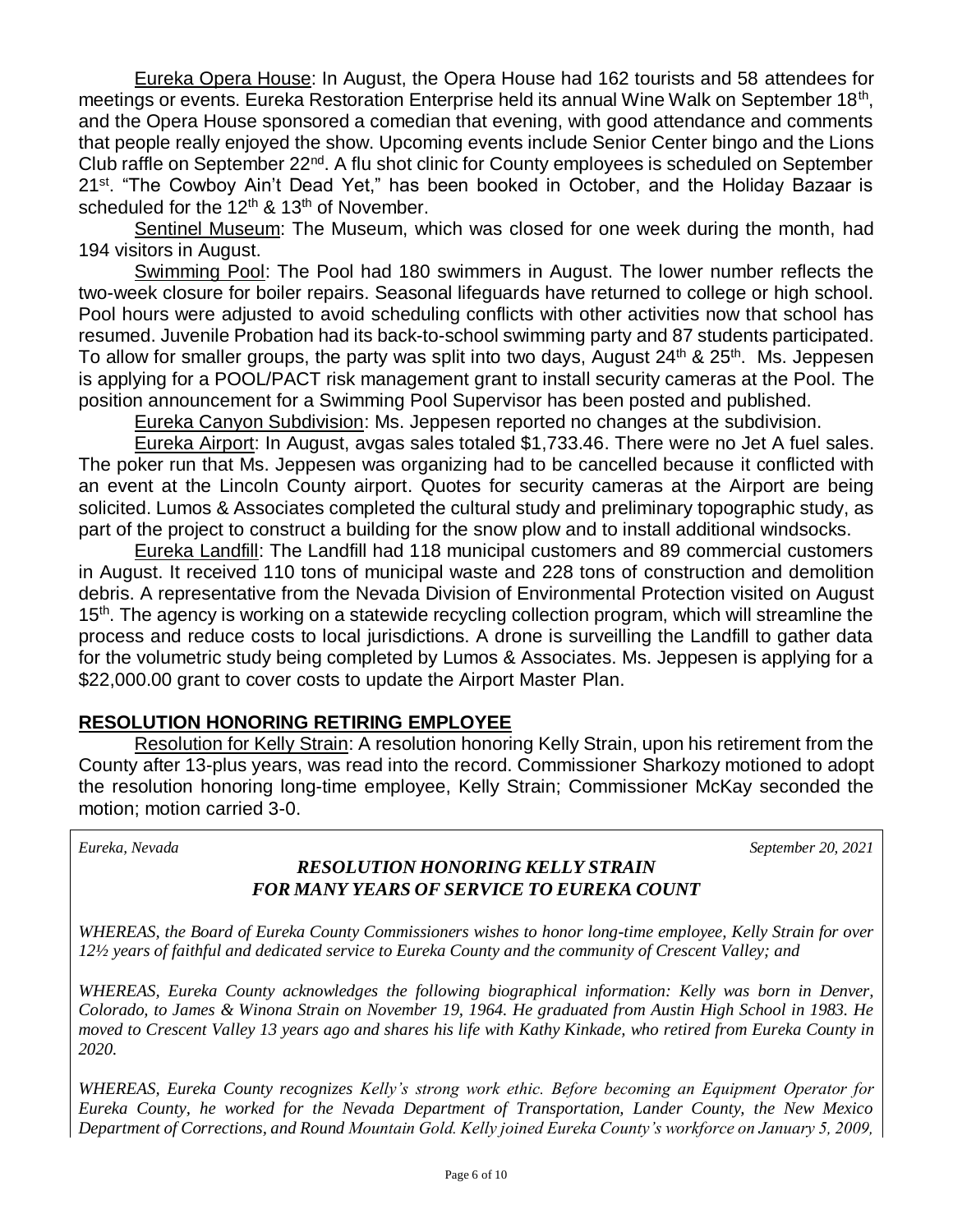*as Equipment Operator I. In July 2010, he was promoted to Equipment Operator II, the position he is retiring from. Kelly has always liked operating equipment and he enjoys people, so he truly enjoyed his work for*

*WHEREAS, Kelly enjoys hunting, fishing, and the great outdoors; but he spends endless hours doing what he has a true passion for – hunting with his exceptional hound dogs! He has been a member of several houndsmen organizations and is a current member of the Nevada Houndsmen Association*

*WHEREAS, Kelly was honored and recognized throughout life having received the Austin Bronco Award, being listed in Who's Who in America, and being a member of the Athletics Association. He attained numerous awards and recognitions for the work with his hounds in Nevada and neighboring states of California, Utah, Idaho, and Oregon.*

*WHEREAS, County officials, co-workers, and friends celebrate with Kelly, who has been an exemplary and invaluable member of our workforce, as he retires and embarks on the next adventure in his life (we have a suspicion that it might involve hunting!).*

*NOW THEREFORE, BE IT RESOLVED that the Board of Eureka County Commissioners recognizes Kelly Strain for his dedicated service to Eureka County and the citizens who reside here.* 

*BE IT FURTHER RESOLVED, that this resolution be published in the minutes of the Board of Eureka County Commissioners to remain a part of the permanent and historical records of Eureka County.* 

*ADOPTED this 20th day of September, 2021.* 

*BOARD OF EUREKA COUNTY COMMISSIONERS COUNTY OF EUREKA, STATE OF NEVADA* 

 */s/ J.J. Goicoechea, DVM* J.J. Goicoechea, Chairman

 */s/ Michael Sharkozy* Michael Sharkozy, Vice Chairman

 */s/ Rich McKay* Rich McKay, Member

Attest: */s/ Jackie Berg* Jackie Berg, Admin. Assistant

### **PUBLIC WORKS**

Public Works Update: Public Works Director Jeb Rowley reported on Public Works projects and activities.

COVID Vaccines: In response to recent inquiries, Mr. Rowley notified the Board and the public that Pfizer and Moderna are the only vaccines currently in the County's inventory.

Loader Rebuild: The shop crew is rebuilding the 966F Loader originally purchased in 1995. The Board will be seeing invoices as parts and components are purchased to complete the rebuild. Doing these repairs in-house will save the County substantial money.

Water Utilities: Crews have been busy completing water hookups for numerous service applications throughout the County. Other recent work included a fire hydrant replacement and installation of two meters in Crescent Valley and repairs to a leaking water mainline on  $6<sup>th</sup>$  Street.

Ditch/Drain Cleanup: An industrial vacuum truck was in Eureka for four days earlier in the month. Three days were spent working on bridges, culverts, and drain inlets in Eureka; and one day was spent cleaning cattle guards and doing other work throughout the County.

Water Quality: The annual water quality reports (Consumer Confidence Reports) were received and no issues were found.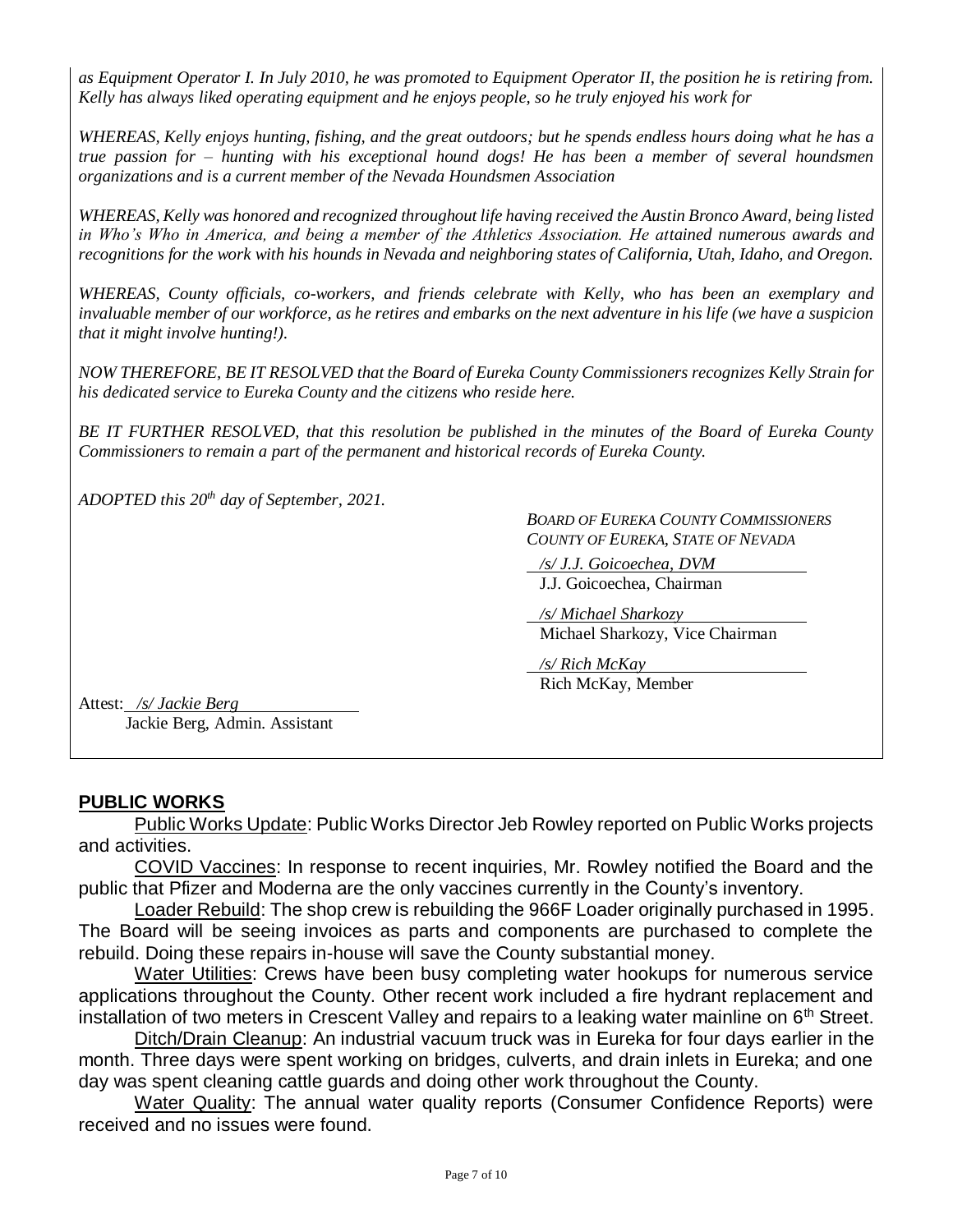Tabletop Exercise: Mr. Rowley is working with the Department of Public Safety to schedule a tabletop exercise for the Local Emergency Planning Committee.

Free Dump Days: Mr. Rowley reminded everyone that Free Dump Days will be offered every Saturday in October both in Eureka and Crescent Valley. A flyer will be sent out notifying residents what can or cannot be accepted during Free Dump Days.

Water Service: Application for a residential water service in Devil's Gate was received and Mr. Rowley recommended approval. The application was approved by the Devil's Gate GID Board earlier in the day. Commissioner Sharkozy motioned to approve the application for a 3/4-inch residential water service in Devil's Gate GID District #1 for APN 007-380-49; Commissioner McKay seconded the motion; motion carried 3-0.

# **NATURAL RESOURCES**

Report on Activities: Natural Resources Manager Jake Tibbitts reported on recent activities and upcoming meetings.

Firewise Events: The Firewise Events scheduled on September  $17<sup>th</sup>$  &  $18<sup>th</sup>$  in Eureka and Crescent Valley were cancelled after COVID travel restrictions prevented partner agencies from attending. Mr. Tibbitts hopes to reschedule the events in May 2022.

Ruby Hill Mining Company: Matt Gilley, Chief Operations Officer for I-80 Gold, will be in Eureka on September 21<sup>st</sup> for a meeting to provide information on the pending purchase of Ruby Hill Mine.

Gibellini Project: A meeting is scheduled on September 22<sup>nd</sup> between the BLM, EIS contractor, and Gibellini Mine representatives to discuss outstanding issues related to the Preliminary Draft EIS for the Gibellini Project.

SRS Projects: Mr. Tibbitts provided a list of projects, explaining that the County receives funding through the Secure Rural Schools & Community Self-Determination Act, which provides payments to counties to replace lost revenues from tax-exempt forest lands. The Act is typically reauthorized depending on availability of funding. It is currently unclear whether it will be reauthorized this year, but the Forest Service recommended moving forward with approval of projects.

Commissioner Sharkozy motioned to approve initiation of projects using Title III funding supplied by the Secure Rural Schools & Community Self-Determination Act, including publication of the project proposals in a local newspaper for 45 days, and submission of the project proposals to the appropriate Forest Service Resource Advisory Committee. Commissioner McKay seconded the motion. Motion carried 3-0.

Governor's Executive Order 2021-18: The Governor's Executive Order was briefly discussed during the Commissioners' September 7th meeting. Mr. Tibbitts reviewed the Order with the Natural Resources Advisory Commission at its September  $8<sup>th</sup>$  meeting and incorporated all comments and concerns into a letter, which was now presented for Board approval.

Mr. Tibbitts relayed that the letter addressed the following issues concerning the Order: complete lack of consultation and coordination; attack on the agricultural industry; erroneous conclusions concerning sage grouse habitat; lack of recognizing appropriate entities for involvement in various programs proposed in the Order; and numerous other concerns.

Commissioner Sharkozy motioned to approve the response letter regarding Governor Sisolak's Executive Order 2021-18 Creating the Nevada Habitat Conservation Framework, and authorized the Chairman to sign the letter outside of the meeting. Commissioner McKay seconded the motion. Motion carried 3-0.

Nevada Gold Mines Permit Renewal: Consulting Hydrogeologist Dale Bugenig assisted Mr. Tibbitts in review of the draft renewal of the Water Pollution Control Permit for the Nevada Gold Mines Pipeline Infiltration Project. A comment letter was prepared supporting the permit renewal and citing County policies that mandate Eureka County's participation in these processes.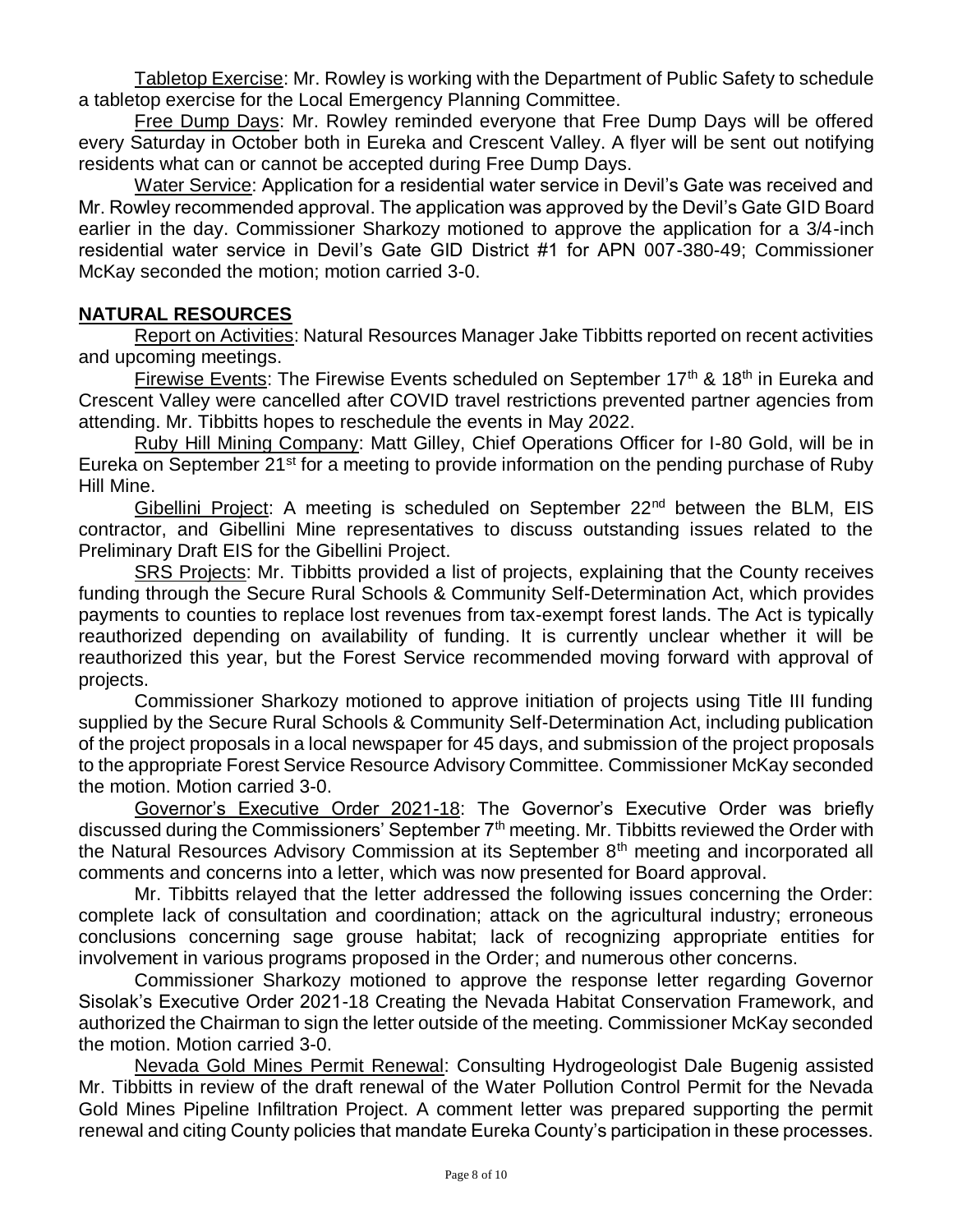Commissioner Sharkozy motioned to send the letter to Nevada Division of Environmental Protection in support of renewal of the Water Pollution Control Permit (NEV0095111) for Nevada Gold Mines Pipeline Infiltration Project. Commissioner McKay seconded the motion. Motion carried 3-0.

Wild Horse Issues: During the last meeting, Mr. Tibbitts discussed the Environmental Assessment being done for the proposed wild horse holding facility in Paradise Valley. A comment letter was prepared and submitted to the BLM by the comment deadline. Mr. Tibbitts explained that the letter was consistent with County policies and previous comments. The letter addressed socioeconomic issues including impacts on the local market and economy, and stated that a shortterm processing facility should not turn into a long-term holding facility for the horses.

Commissioner McKay motioned to ratify the letter sent to the BLM on the Winnemucca Off-Range Corral Environmental Assessment; Commissioner Sharkozy seconded the motion; motion carried 3-0.

Coalition for Healthy Nevada Lands: The Coalition for Healthy Nevada Lands prepared a letter to US Department of the Interior Secretary Deb Haaland calling for action related to the overpopulation of horses and burros and the resulting destruction to habitat. The Coalition is seeking other organizations and groups to sign onto the letter.

Mr. Tibbitts said the County Advisory Board to Manage Wildlife took action to sign the letter. The Eureka Conservation District will consider signing at its next meeting. Chairman Goicoechea noted that the Sagebrush Ecosystem Council signed on to the letter, and Nevada Association of Counties plans to sign.

Commissioner Sharkozy motioned to sign onto the Coalition for Healthy Nevada Lands letter to Department of the Interior Secretary Haaland requesting assistance in reducing wild horse numbers and impacts to Nevada's lands. Commissioner McKay seconded the motion. Motion carried 3-0.

### **CORRESPONDENCE**

Correspondence was received from: Planning Commission; County Advisory Board to Manage Wildlife; Recreation Board; Television District Board; Crescent Valley Town Advisory Board; Nevada Assoc. of Counties (3); Northeastern Nevada Regional Development Authority (2); Lincoln County; Rural Nevada Regional STEM Network; Nevada Secretary of State; Nevada Div. of Environmental Protection; Nevada Dept. of Transportation (2); UNR College of Agriculture; Nevada Dept. of Indigent Defense Services; US Dept. of the Interior-BLM (2); National Assoc. of Counties (multiple); Governing E-news (multiple); and America First Policy Institute (multiple).

### **PUBLIC COMMENT**

Chairman Goicoechea called for public comments.

Tim Green stated he is opening a mobile home dealership in Ely, Nevada, and is interested in servicing Eureka County as well. He wanted to introduce himself and inquire concerning local policies or permissions he may need to attain before selling in Eureka County. Chairman Goicoechea responded that there were no special restrictions concerning home sales in the County and invited him to leave contact information.

Ryan Molino referenced his request earlier in the meeting, concerning lots at the Eureka Canyon Subdivision, and asked that his request be placed on a future agenda. Chairman Goicoechea responded that the Board will take his proposals under consideration.

Daniel Venturacci referenced Board action concerning wells for road maintenance. He asked that all water rights holder within 10 miles of any proposed well location be notified to ensure there are no existing water rights that might be impacted.

Levi Shoda stated that Sadler Ranch has filed permit changes to allocate water from its wells for use in road maintenance on the entire Sadler Brown Road. He asked that the County help resolve any outstanding concerns so that road maintenance can resume.